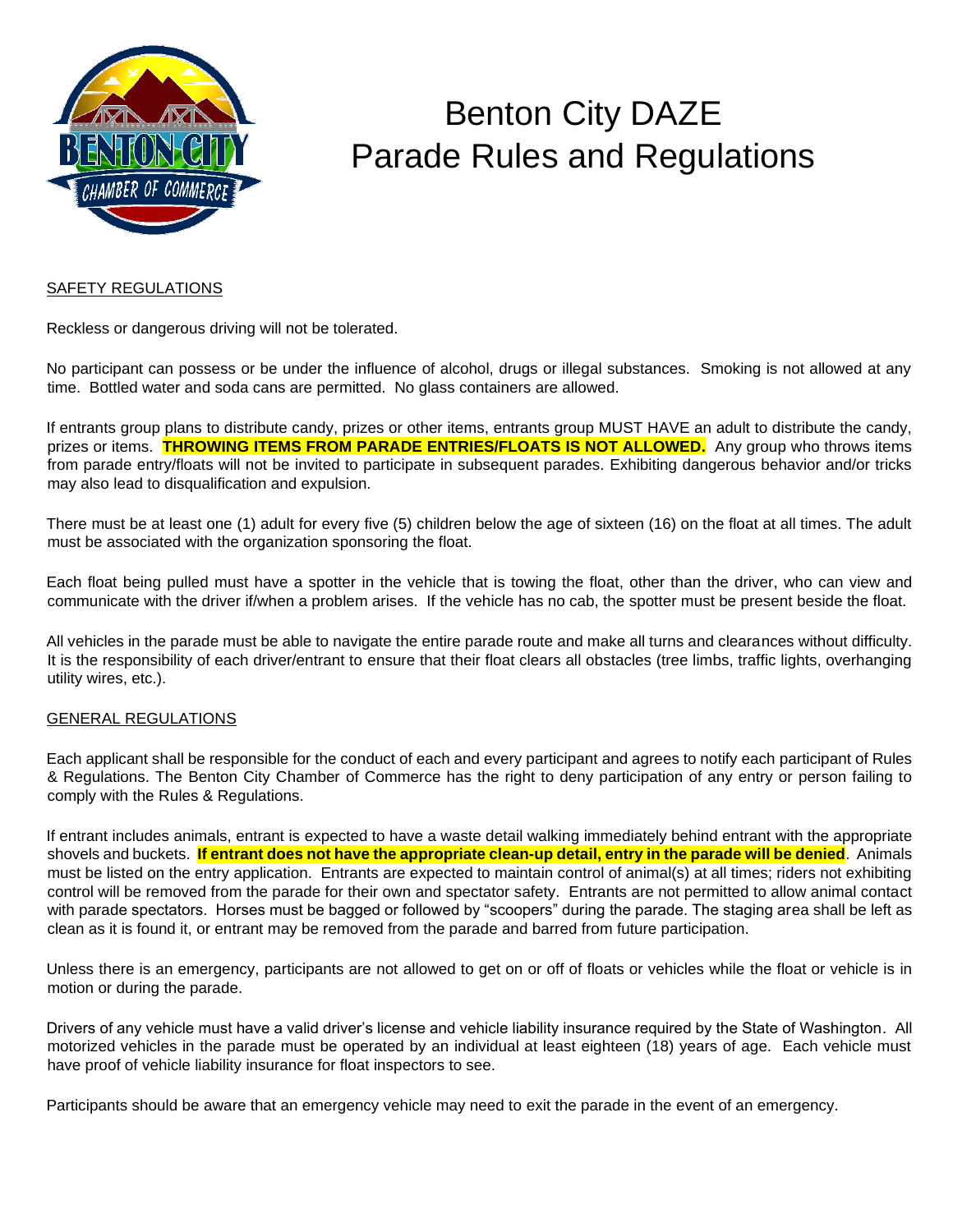All vehicles should be thoroughly inspected for gas, water, oil, etc. prior to the start of the parade. Antique vehicles are defined as twenty (20) years or older and must be in good running condition.

This is a controlled, forward-motion parade. If entrant experiences problems during the parade, please exit the parade route immediately and locate a volunteer for assistance. The parade procession should not be blocked or delayed for any reason.

To reduce gaps, vehicles should be limited to the speed or pace of a slow walk (approximately 5 miles per hour) and remain within two car-lengths of the preceding entry. Please take into consideration that marching bands may move at a slower pace due to weather. Entrants must maintain steady movement of parade with twenty (20) to thirty (30) feet between each entry. At no time may any vehicle travel more than 5 mph.

To limit clean-up costs, each entrant is required to be equipped with plastic garbage bags to deposit trash and litter accumulated by the entrant's participants before, during and after the parade.

Companies or organizations that walk in the parade are encouraged to carry a banner displaying the name of the group or company. Individuals who carry banners must be capable of maintaining the pace with the parade.

All conduct shall comply with federal, state and local laws, statutes, ordinances, rules, regulations, and policies, and the Benton City Chamber of Commerce has the right to deny participation to any entrant who fails to comply.

### LINEUP INSTRUCTIONS

Non-parade vehicles are not allowed in the staging area.

Lineup areas may become congested with vehicles, pedestrians (including many young children) and all types of parade entries. Be aware of and yield to pedestrians. Pedestrians need to pay attention to moving vehicles throughout the lineup area.

Speed limit in all lineup areas is 5 mph.

Parade begins at Kiona-Benton Middle School bus parking lot. Entrants must continue through the entire parade route. DO NOT STOP AND RELEASE PARADE PARTICIPANTS until you have exited the parade route and can safely pull over.

Benton City DAZE Parade route begins at Kiona-Benton Middle School (Horses and livestock will begin by the tennis courts across from the Skate Park) and proceed through downtown Benton City to the corner of 9th Street & Babs Ave. After the parade, **if you are leaving town**: Continue through the parade route, past the detour, towards the bridge. **If you are returning to the staging area**: turn right onto Babs Ave, follow that until Grace Ave, turn right onto Grace Ave.

## **Benton City DAZE:**

SEPTEMBER 10<sup>th</sup>, 2022 Parade begins at 10:00 AM, check-in begins at 8:00 AM **Must Register before 9:30am**

### **ALL DRIVER MEETING AT 9:30AM**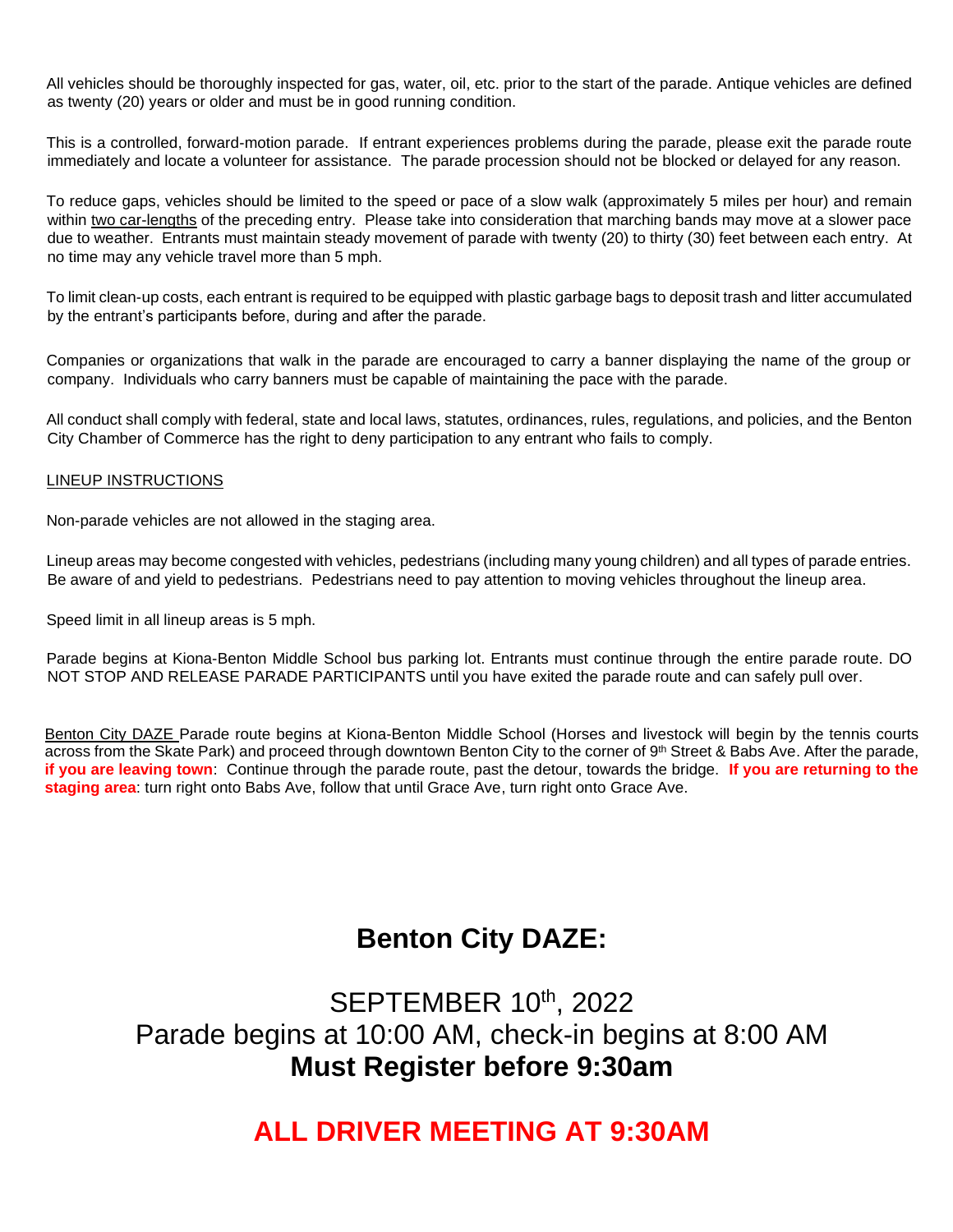# **Parade Entry Form**

Email completed entry form to *[info@bentoncitychamber.org](mailto:info@bentoncitychamber.org)*, or drop form off at the Benton City Chamber of Commerce office at 513 9<sup>th</sup> Street, Benton City or mail form to PO BOX 401, Benton City, WA 99320 | Phone (509) 588-4984

*Only* 

| NAME OF ORGANIZATION OR BUSINESS |  |
|----------------------------------|--|
|                                  |  |

CONTACT PERSON & TITLE

MAILING ADDRESS

EMAIL PHONE

#### DETAIL DESCRIPTION OF VEHICLE/FLOATS: *ENTRY MUST INCLUDE SIZE (WIDTH AND LENGTH)*

| <b>WIDTH OF VEHICLE</b> | LENGTH OF VEHICLE        |  |
|-------------------------|--------------------------|--|
| <b>WIDTH OF TRAILER</b> | <b>LENGTH OF TRAILER</b> |  |
| DESCRIPTION:            |                          |  |
|                         |                          |  |

Will any items be handed out?  $\Box$  Yes  $\Box$  No \*Note: Must have a walking participant to HAND OUT items. Throwing is prohibited.

Please check type of entry:

|        | Vehicle: Make                                  | Model <b>Model Model</b> | Year _______________ |
|--------|------------------------------------------------|--------------------------|----------------------|
| $\Box$ | Equestrian: Number of Horses _________________ |                          |                      |
|        | Commercial: Number of Vehicles                 |                          |                      |
|        | Float                                          |                          |                      |
|        |                                                |                          |                      |
|        | Walking (Number of walkers: ______)            |                          |                      |

I do hereby release, discharge, and hold harmless the Benton City Chamber of Commerce, City of Benton City, Washington State Transportation Commission, Washington State Department of Transportation, Washington State Patrol and officers, agents and employees from all claims, demands and cause of actions from any type of damage, loss or injury, known or unknown, foreseen or unforeseen which may result from participation in the Benton City DAZE Parade that involves State Highways. The Benton City Chamber of Commerce, its agents or representatives reserve the right to refuse entrance or to expel any individual or entity from the Benton City DAZE.

\_\_\_\_\_\_\_\_\_\_\_\_\_\_\_\_\_\_\_\_\_\_\_\_\_\_\_\_\_\_\_\_\_ \_\_\_\_\_\_\_\_\_\_\_\_\_\_\_\_\_\_\_\_\_\_\_\_\_\_\_\_\_\_\_\_\_\_\_\_\_ \_\_\_\_\_\_\_\_\_\_\_\_\_\_\_\_\_\_\_\_\_\_\_